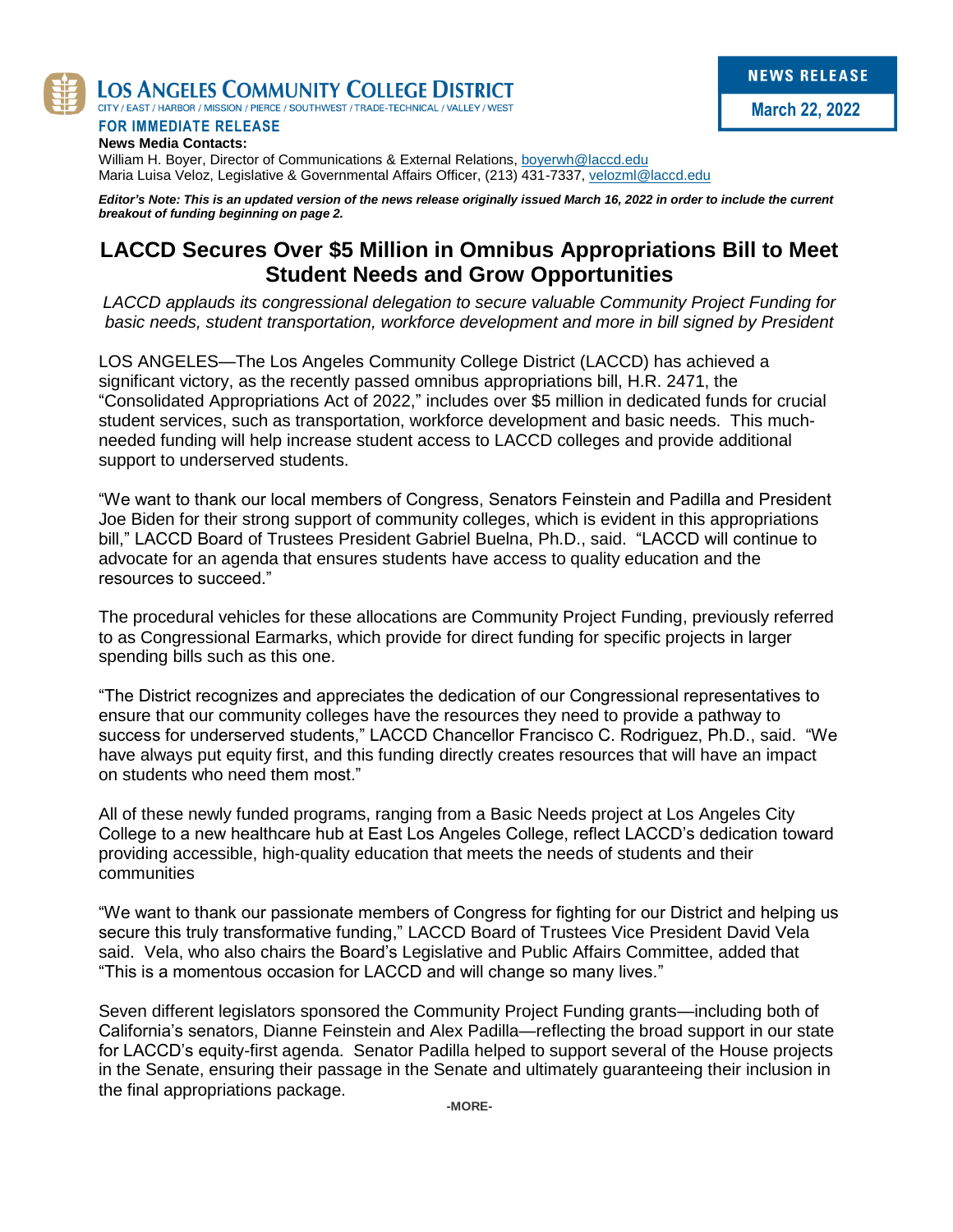#### **2-2-2/LACCD Secures Over \$5 Million in Appropriations 3/22/22**

### **The LACCD Community Project Funding grants, totaling \$6.345 million, include:**

- \$1.5 million to provide student support at Los Angeles Southwest College sponsored by Rep. Maxine Waters, funding the Re-Entry Initiative for Success in Education (RISE) Center and the Family Resource Center that provide services and resources to students from underserved populations to help them continue their education;
- \$1 million for student basic needs sponsored by Rep. Adam Schiff. The program will help some of the most at-risk students achieve a college education and will provide direct resources such as food aid, housing assistance, health services, and essential expense assistance as part of the Los Angeles City College (LACC) Basic Needs Project. In addition, the program will also offer help with textbooks, test fees, course supplies, transportation, success coaches, and tutoring;

"Young people are already working so hard to be able to pursue the dream of higher education. We need to be doing everything we can to ensure that once they get to college, they can focus fully on their studies and their futures–not where they're going to get their next meal, or how they're going to pay for basic needs like housing, health care, and textbooks," said Rep. Adam Schiff. "It is an honor to be able to fight for and deliver nearly \$1 million in much-needed funding for LACC's Basic Needs program, and to ensure the brilliant young students in my district have the resources they need to thrive and succeed."

- \$1 million for student transportation sponsored by Sen. Feinstein, expanding the Metro Fareless System Initiative Pilot Program to ensure that students have access to transportation to get to college and work;
- \$925,000 sponsored by Rep. Nanette Diaz Barragán to develop a comprehensive training hub focused on healthcare careers at East Los Angeles College's South Gate Center;

"The future healthcare career training hub at the South Gate campus of East Los Angeles College will provide remarkable hands-on learning for students entering the health industry. Southeast Los Angeles County is disproportionately impacted by air pollution, underemployment, and other social determinants of health," said Rep. Nanette Diaz Barragán. "In order to meet the unique public health challenges of South Gate and surrounding areas, we need a workforce that is representative of our community. That is why I am honored to support this vitally important project in my district."

 \$1.32 million sponsored by Sen. Padilla to help increase access to existing biotech academies and healthcare career training at campuses across LACCD;

> "I am proud to deliver over \$1.3 million to help expand the Los Angeles Community College District's health care and biotech programs," said Sen. Alex Padilla. "These programs will prepare students for good-paying jobs in rapidly growing industries and help make the entire Los Angeles area stronger."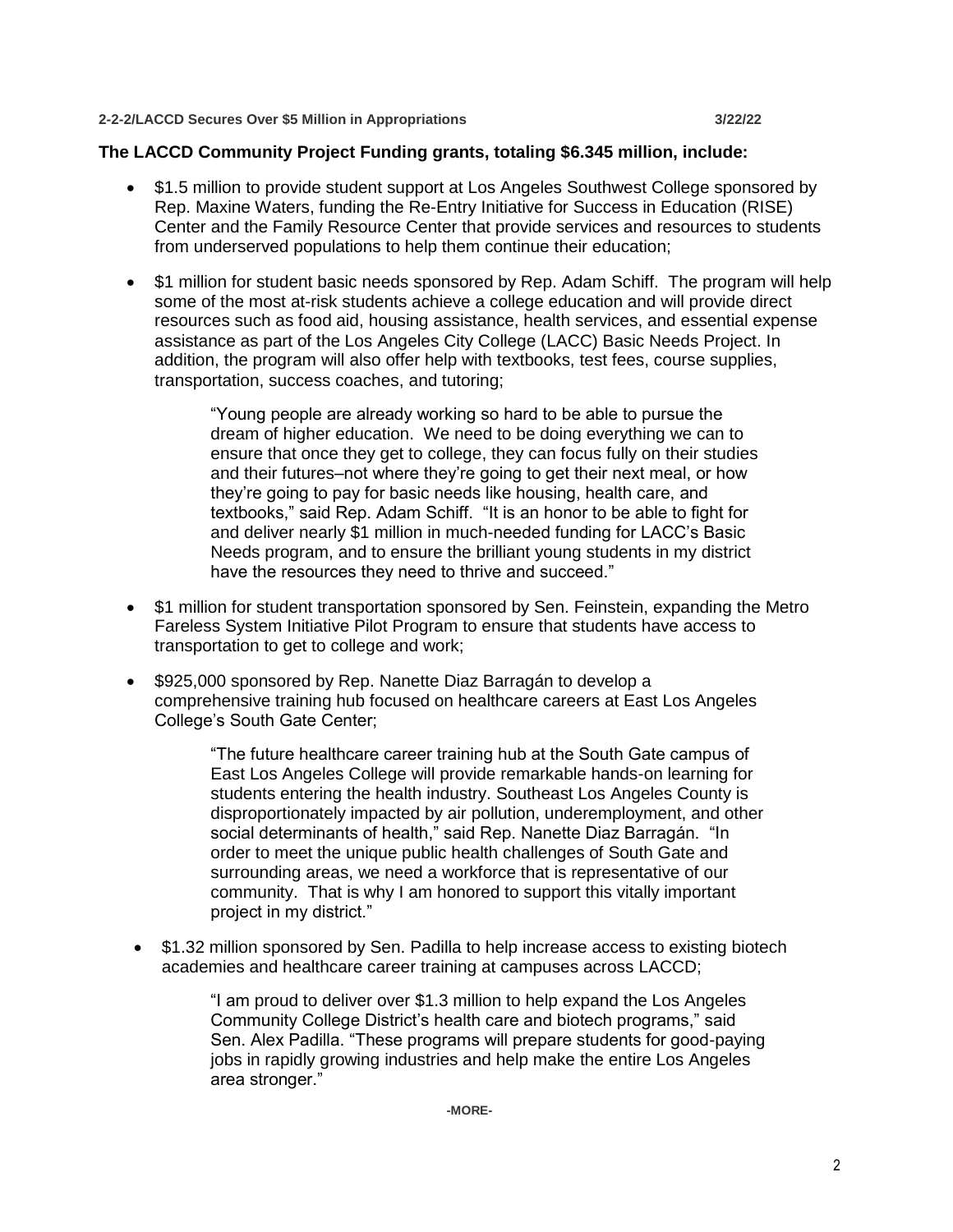**3-3-3/LACCD Secures Over \$5 Million in Appropriations 3/22/22**

• \$400,000 for workforce development at Los Angeles Mission College and Los Angeles Valley College sponsored by Rep. Tony Cardenas, expanding on the current workforce development programs offering short-term, vocational training to non-traditional students in the biotech sector;

> "Valley and Mission Colleges are no stranger to building up and investing in the next generation of leaders and innovators," said Rep. Tony Cardenas. "This \$400,000 we secured for additional training programs will help our future STEM workforce build the skills needed to thrive. Thank you, Los Angeles Community College District, for working with our office to bring much-needed federal dollars to the San Fernando Valley. Together, we will inspire and empower current and future diverse STEM leaders."

• \$200,000 sponsored by Rep. Judy Chu for success and access programs at East Los Angeles College (ELAC), which include webinars, workshops, tours, and college resource centers to promote college access, family engagement, academic preparation, and college success and retention.

> "As a former educator, I know how life changing a college degree can be. And as a proud former educator at ELAC, I know exactly how instrumental their work can be in making those possibilities a reality," said Rep. Judy Chu. "That's why I'm so proud to have secured this funding specifically for ELAC to increase their work with the community to be more prepared to apply to and succeed in college and to put more people on a path to better opportunities."

LACCD's campuses span several Congressional districts, and the District succeeded in securing funding from multiple representatives to support specific programs that fit the needs of each college.

The LACCD colleges include: [Los Angeles City College;](https://www.lacitycollege.edu/) [East Los Angeles College;](https://www.elac.edu/) [Los Angeles](https://www.lahc.edu/)  [Harbor College;](https://www.lahc.edu/) [Los Angeles Mission College;](http://www.lamission.edu/) [Los Angeles Pierce College;](http://www.piercecollege.edu/) [Los Angeles](https://www.lasc.edu/)  [Southwest College;](https://www.lasc.edu/) [Los Angeles Trade-Technical College;](http://www.lattc.edu/) [Los Angeles Valley College](https://www.lavc.edu/) and [West](http://www.wlac.edu/)  [Los Angeles College.](http://www.wlac.edu/)

**# # #**

**About the Los Angeles Community College District**

We are the Colleges of Los Angeles! LACCD [\(www.laccd.edu](http://www.laccd.edu/)) is the nation's largest community college district, educating about 250,000 students annually at its nine colleges that serve the residents of more than 36 cities and communities from 900 square miles of Los Angeles County. Since 1969, the District has been providing an important learning pathway for students seeking transfer to four-year colleges or universities while also offering two-year degrees and certificated training programs to Southern California's diverse workforce in many specialized trades and professions. Follow us on Facebook, [https://www.facebook.com/LACCD,](https://www.facebook.com/LACCD) @LACCD, and on Twitter[, https://twitter.com/laccd](https://twitter.com/laccd) @laccd and Instagram[, https://www.instagram.com/laccd\\_edu/](https://www.instagram.com/laccd_edu/) @laccd\_edu. **Members of the Board**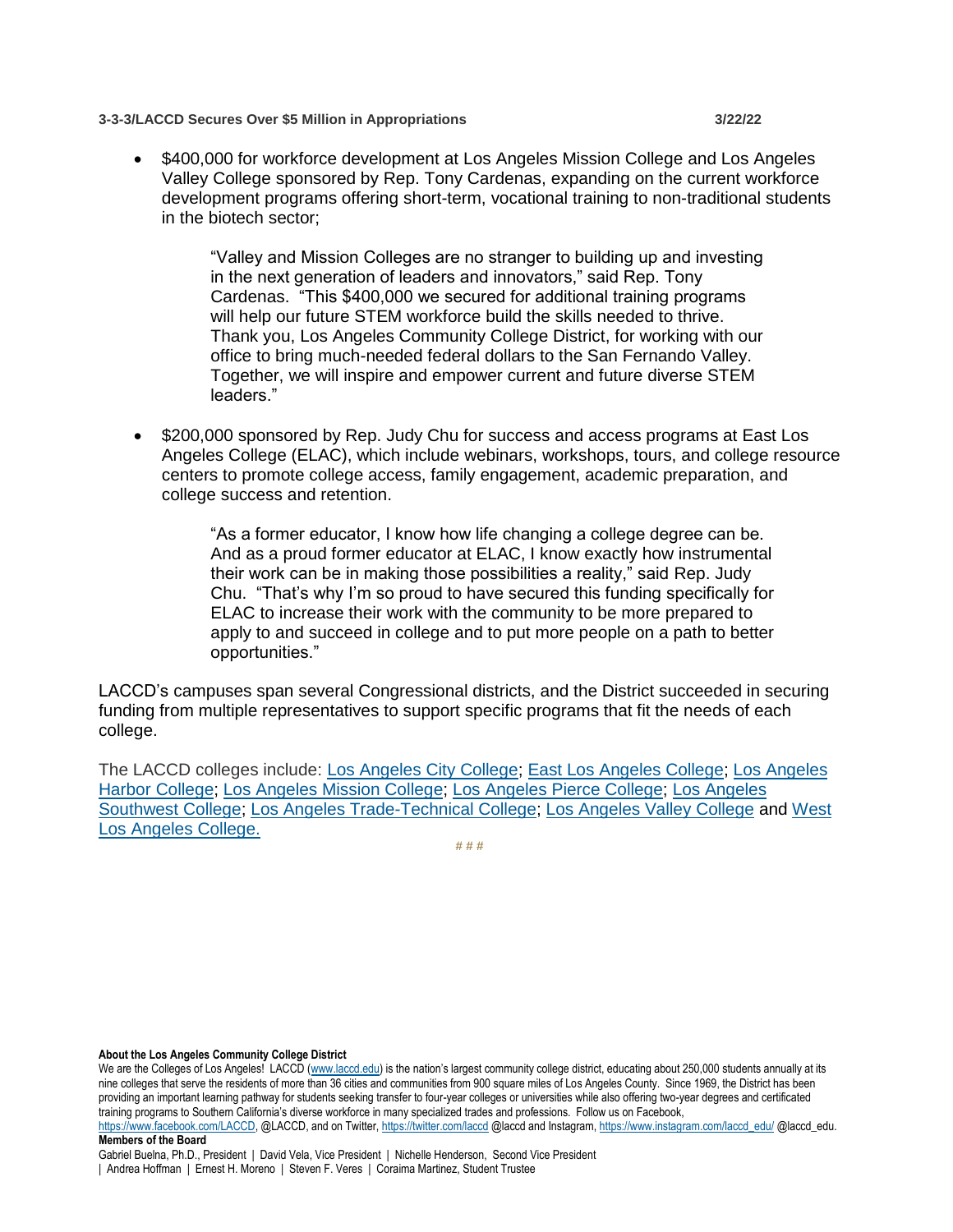

LOS ANGELES COMMUNITY COLLEGE DISTRICT

CITY / EAST / HARBOR / MISSION / PIERCE / SOUTHWEST / TRADE-TECHNICAL / VALLEY / WEST

#### **PARA PUBLICACIÓN INMEDIATA**

**Contactos Con Los Medios de Comunicación:**

William H. Boyer, Director of Communications & External Relations, [boyerwh@laccd.edu](mailto:boyerwh@laccd.edu) Maria Luisa Veloz, Legislative & Governmental Affairs Officer, (213) 431-7337[, velozml@laccd.edu](mailto:velozml@laccd.edu)

### **LACCD Asegura más de \$6 millones de dólares en la Ley General de Apropiaciones para alcanzar necesidades de estudiantes y oportunidades de crecimiento**

*LACCD aplaude su delegación de congreso al asegurar Fondos del Proyecto Comunitario para necesidades básicas, transporte estudiantil, desarrollo laboral y más en la ley aprobada por el Presidente.*

LOS ANGELES— El Distrito de Colegios Comunitarios de Los Ángeles (LACCD) ha logrado una victoria significativa, ya que la reciente ley general aprobada H.R. 2471, el "Acta Consolidada de Apropiaciones del 2022" incluye más de \$6 millones de dólares en fondos dedicados para servicios estudiantes cruciales, tal como transporte, desarrollo laboral y necesidades básicas. Estos fondos tan necesitados ayudaran a incrementar acceso estudiantil a colegios del LACCD y proveerá apoyo adicional a estudiantes desatendidos.

"Les damos las gracias a nuestros miembros locales del Congreso, Senadores Feinstein y Padilla y el Presidente Joe Biden por su fuerte apoyo de colegios comunitarios, el cual es evidente en esta ley de apropiaciones", dijo Gabriel Buelna, Ph.D., Presidente de la mesa directiva del LACCD. "LACCD seguirá avocando por una agenda la cual asegura que estudiantes tengan acceso a educación de calidad y los recursos para triunfar".

Los vehículos de procedimiento para estas asignaciones son el Fondo de Proyecto Comunitario previamente referido como Asignaciones del Congreso, las cuales proveen fondos directos para proyectos específicos en leyes de más grande aportamiento tal como está.

"El Distrito reconoce y aprecia la dedicación de nuestros representantes de Congreso en asegurar que nuestros colegios comunitarios tengan los recursos necesarios para proveer un camino de triunfo para nuestros estudiantes desatendidos, dijo Francisco C. Rodriguez, Ph.D., Canciller del LACCD. "Siempre hemos puesto equidad por encima, y este fondeo crea recursos directamente los cuales tendrán un impacto en estudiantes quienes más lo necesiten."

Todos estos nuevos programas fondeados, los cuales incluyen el proyecto de Necesidades Básicas en el Colegio de Los Ángeles hasta el nuevo centro de salud en el Colegio del Este de Los Ángeles, reflejan la dedicación de LACCD al proveer educación de alta calidad y accesible, la cual reúne todas las necesidades de sus estudiantes y sus comunidades.

"Queremos dar las gracias a nuestros apasionados miembros del Congreso por luchar por nuestro Distrito y ayudarnos en asegurar estos fondos verdaderamente transformativos" dijo David Vela, Vice Presidente de la mesa directiva de LACCD. Vela, quien además preside el Comité de Asuntos Legislativos y de Asuntos Públicos, agrego que "Esto es una ocasión trascendental para LACCD y cambiara muchas vidas".

Siete distintos legisladores patrocinaron el fondo libre del Proyecto de la Comunidad – incluyendo ambos Senadores de California Dianne Feinstein y Alex Padilla—el cual refleja amplio apoyo en nuestro estado para la agenda de equidad-primero de LACCD. El Senador Padilla ayudo apoyando varios de los proyectos de la Cámara Baja, y así asegurando su aprobación en el Senado y ultimadamente garantizando su inclusión en el paquete final de apropiaciones.

"Me enorgullezco en entregar más de \$1.3 millones de dólares para ayudar a expandir los programas de cuidado de salud y biotecnología , dijo el Sen. Alex Padilla. "Estos programas prepararan a estudiantes para trabajaos de buen sueldo en una industria que rápidamente esta creciendo y ayudara a fortificar el área entera de Los Angeles.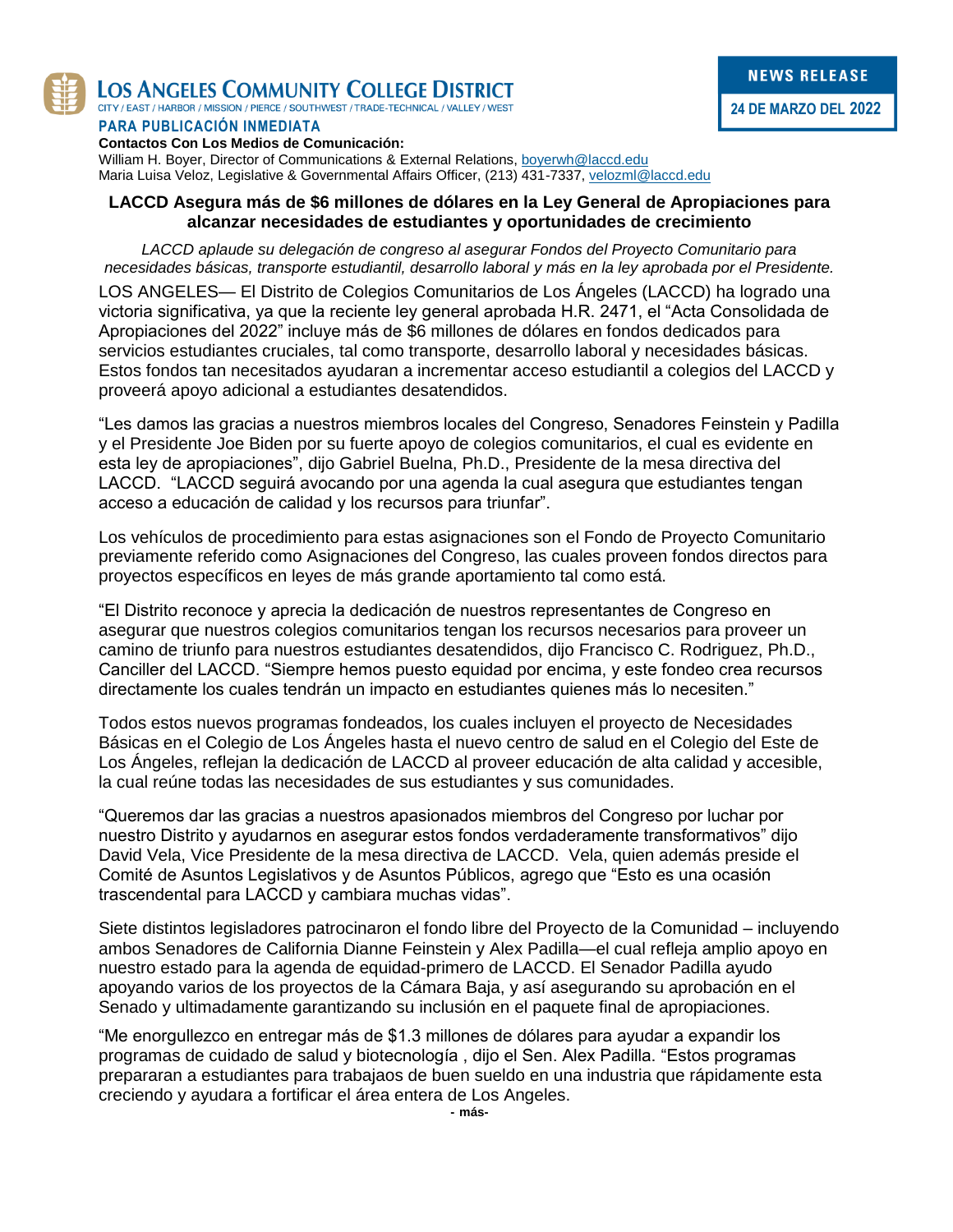#### **2-2-2**

## **El Fondo libre del Proyecto de Comunidad de LACCD, en su totalidad de \$6.345 millones de dólares, incluye:**

- \$1.5 millones de dólares para apoyo de estudiantes en el Los Angeles Southwest College patrocinado por la Congresista Maxine Waters, y fondos para la Iniciativa Re-Entry para Exito en Educación (RISE) y el centro de Recursos para la Familia que provee servicios y recursos a estudiantes de poblaciones desatendidas para ayudarles continuar con su educación;
- Un \$1 millón de dólares para necesidades básicas para estudiantes patrocinado por el Congresista Adam Schiff. Este programa y asistencia para gastos esenciales como parte del Proyecto de necesidades Básicas del Colegio de Los Ángeles (LACC) ayudara algunos de los estudiantes de alto riesgo llevar a cabo una educación de estudios superiores y proveerá recursos directos tal como alimentos, asistencia para vivienda, servicios de salud. Además, el programa ofrecerá asistencia con libros, importe de examines, útiles escolares, trasporte, tutelaje y asesores para el éxito;

"Jóvenes trabajan arduamente para alcanzar su sueño de educación superior. Debemos hacer todo lo posible para asegurar que una vez dentro del colegio, ellos pueden enfocarse en sus estudios y sus futuros-no de donde van a obtener su siguiente comida o cómo van a pagar por su vivienda, libros y cuidado de salud" dijo el Congresista Adam Schiff. "Es un honor poder pelear por y entregar casi un \$1 millón de dólares en fondos necesitados para el Programa de Necesidades Básicas e LACC y asegurar que los estudiantes jóvenes brillantes en mi distrito tengan los recursos necesarios para que vivan bien y triunfen."

- Un \$1 millón de dólares para transporte estudiantil patrocinado por la Senadora Feinstein, que expande el Sistema de Programa Piloto del Metro Gratuito para asegurar que estudiantes tengan acceso a transporte para llegar al colegio o a su trabajo;
- \$925,000 dólares patrocinado por la Congresista Nanette Diaz Barragán para desarrollar un centro de entrenamiento enfocado en carreras de cuidado de salud en el East Los Ángeles College's South Gate Center;

"El futuro centro de entrenamiento de carreras de cuidado de salud en el campus South Gate, East Los Angeles College proveerá una notable manera de aprendizaje para estudiantes entrando en la industria de cuidado de salud. El Condado sureste de Los Angeles esta desproporcionadamente impactado por contaminación atmosférica, falta de empleos y otros determinantes sociales de salud" la Congresista Nanette Diaz Barragán. "Con el fin de satisfacer los retos de salud pública en South Gate y lugares circunvecinos, necesitamos una fuerza laboral que es representativa de nuestra comunidad. Es por eso que me honra apoyar este Proyecto tan importante y vital en mi distrito."

 \$1.3 millones de dólares y \$400,000 para desarrollo de la fuerza laboral en el Los Angeles Mission College y Los Angeles Valley College patrocinado por Senador Padilla y Congresista Tony Cardenas, expandiendo en los programas de fuerza laboral actuales ofreciendo entrenamiento vocacional de corto paso, entrenamiento vocacional a estudiantes no tradicionales en biotecnología, manufactura y programa de transporte; **- más-**